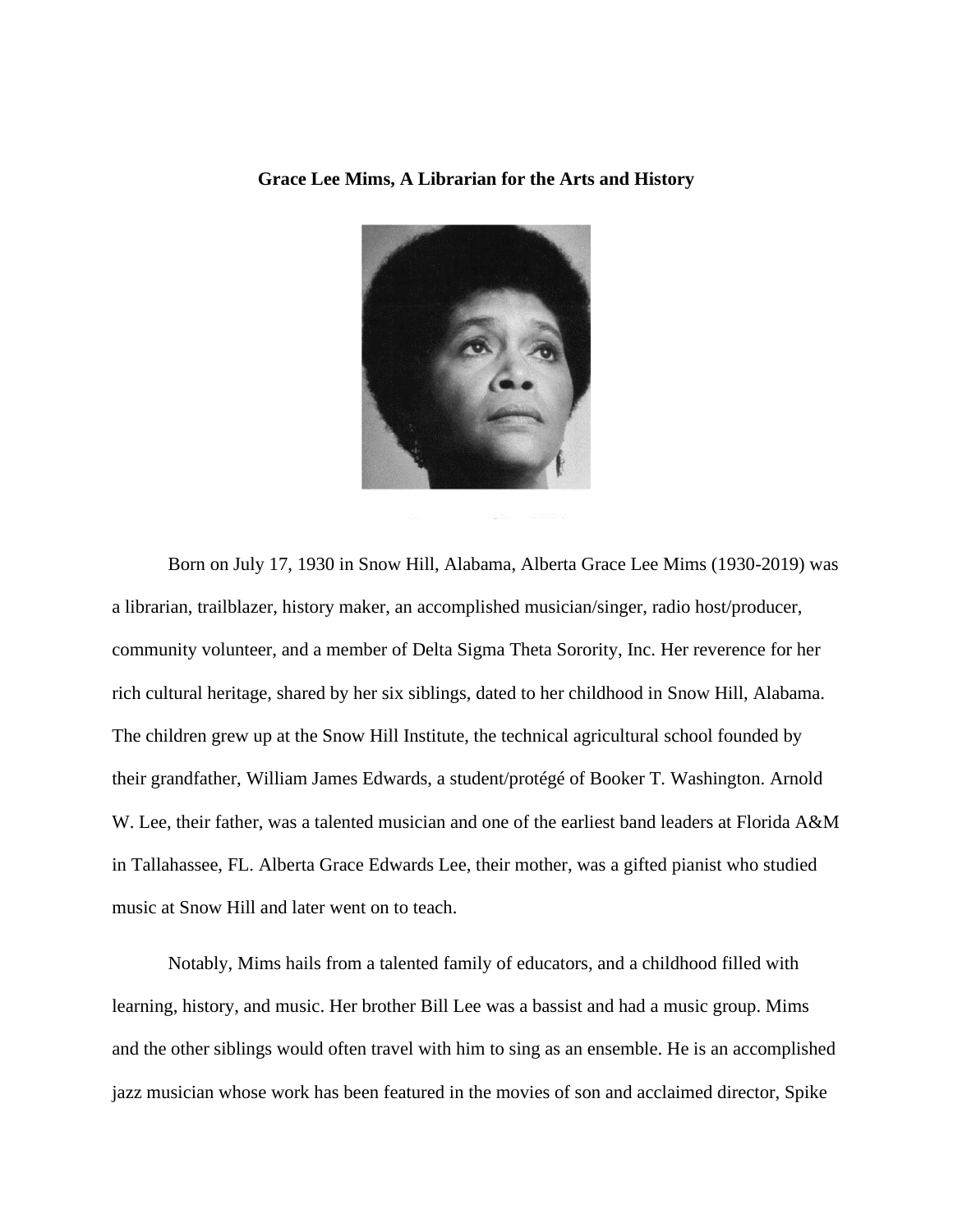Lee. Her sister Consuela Lee Moorehead was a widely respected American jazz pianist, composer, arranger, and music theory professor and served as the assistant music director for Lee's second film "School Daze." [1] [2] [3]

Mims and her siblings attended Snow Hill Institute. She graduated valedictorian and attended Hampton Institute (Hampton University) in Hampton, Virginia, where she majored in English and minored in music (her first love). At Hampton, she met her future husband, Howard A. Mims, Ph.D. They married after she finished library school at Cleveland's Western Reserve University (now Case Western Reserve University) in 1953. They then returned to Hampton, where Mims became circulation librarian and her husband joined the Hampton faculty. After living briefly in Detroit, they settled permanently in Cleveland in the late 1950s, and she began work at the Cleveland Public Library as a young adult librarian. Her husband went on to be the director/head of the Black Studies Department at Cleveland State University. In 1999, Cleveland State University conferred her the degree of Doctor of Music, Honoris Causa. This honor recognizes her outstanding accomplishments as an educator and musician; Mims also served as Head Librarian at Cleveland's Glenville High School in the early 1960s. [4] [5]

"Grace Lee Mims served as head librarian at my Glenville High School and Empire Junior High in Cleveland, Ohio" - Gladys Smiley Bell

Bell remembers Mims mostly from Empire Junior High where she had students do scavenger hunts during Black History Month on Black History and notable historical African American figures. As well, Bell recalls that during Mims tenure as a librarian at Glenville High School, Mims shared with the students the huge need for African American representation and identity in the schools and community. Inspired by her own upbringing filled with education and musical inspiration, Mims wanted the children at the school to learn about their rich history in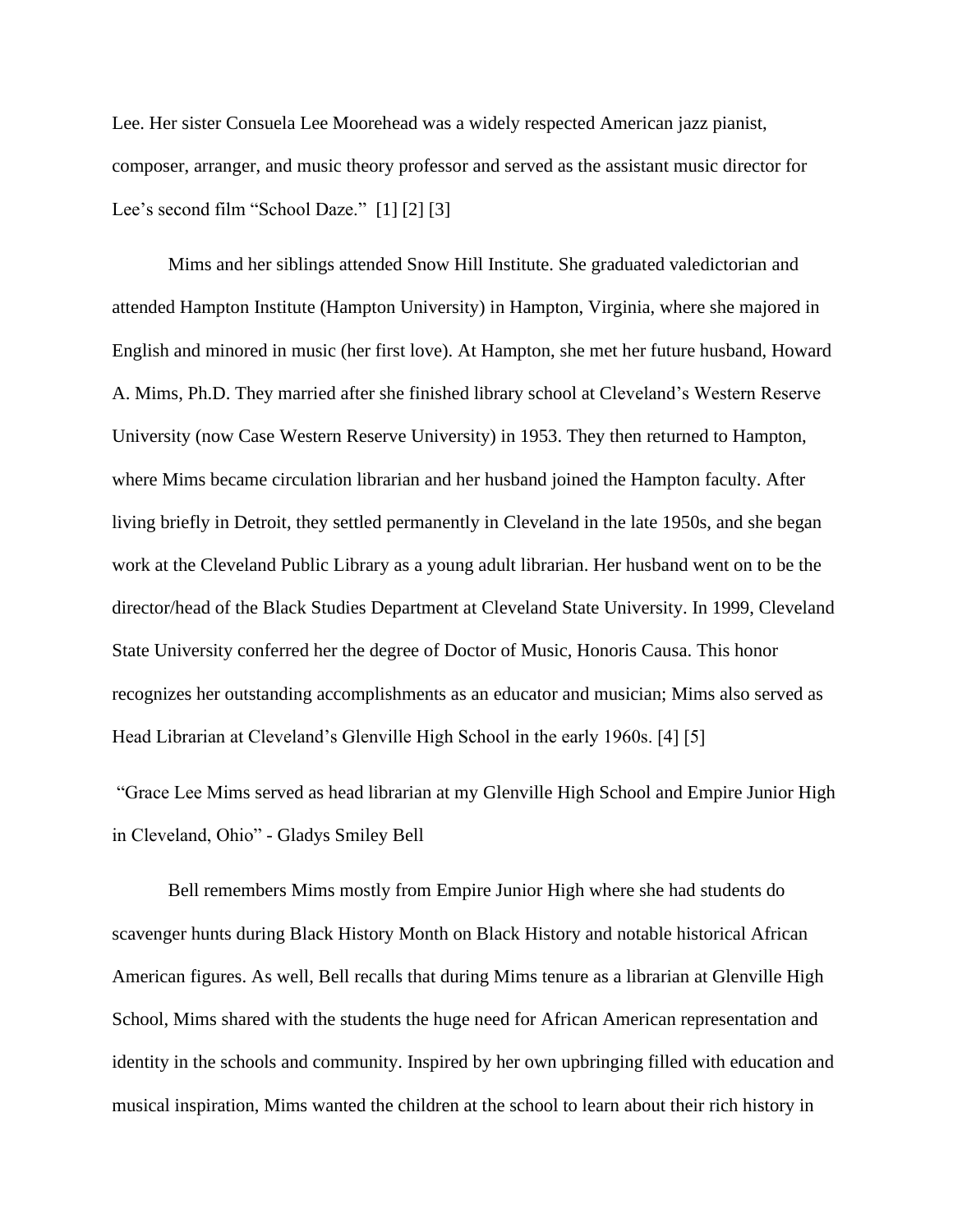literature, music, and the arts. She often expressed in interviews her desire for the students to learn about legends such as Paul Laurence Dunbar. [6]

Mims was the coordinator of The Negro in Arts program at Glenville High School in 1966. The program continued to grow, and in 1967, the program was presented entirely by Glenville High School students featuring the Glenville Players, the Choral club, the Modern Dance Club, and the Stage Band Ensemble. [7] This program is a testament to Mim's ability and desire to inspire students and bring the community together. She started the Glenville High School's Black Arts Festival in 1969. This event highlighted black voices in all aspects of Black history. Mims would include music, speakers, arts, and literature. The Black Arts Festival grew so large that it ignited the community. [8]

Mims also amassed one of the most extensive school library collections of books and materials on African American history and culture in the state and assisted students in finding their identity. As a student, Bell remembers Mims writing scripts for student performances for Black history and compiling "Quiz 100," a Black History and Culture quiz (scavenger hunt for answers) that served as an important learning and research tool for students. She helped design Glenville's fourteen-lecture elective course, "Negro History and Culture," the first Afrocentric course in Cleveland schools. [9] This course was significant and considered innovative for a librarian at the time. Mims continued to push the institutions around her to amplify Black voices and history in the arts. She took her love and passion for African American history and culture and incorporated it into the very life of the school. It was important to her that the students learned about their history so she even incorporated aspects of the Black Diaspora into the festivities such as including things in Swahili. [10]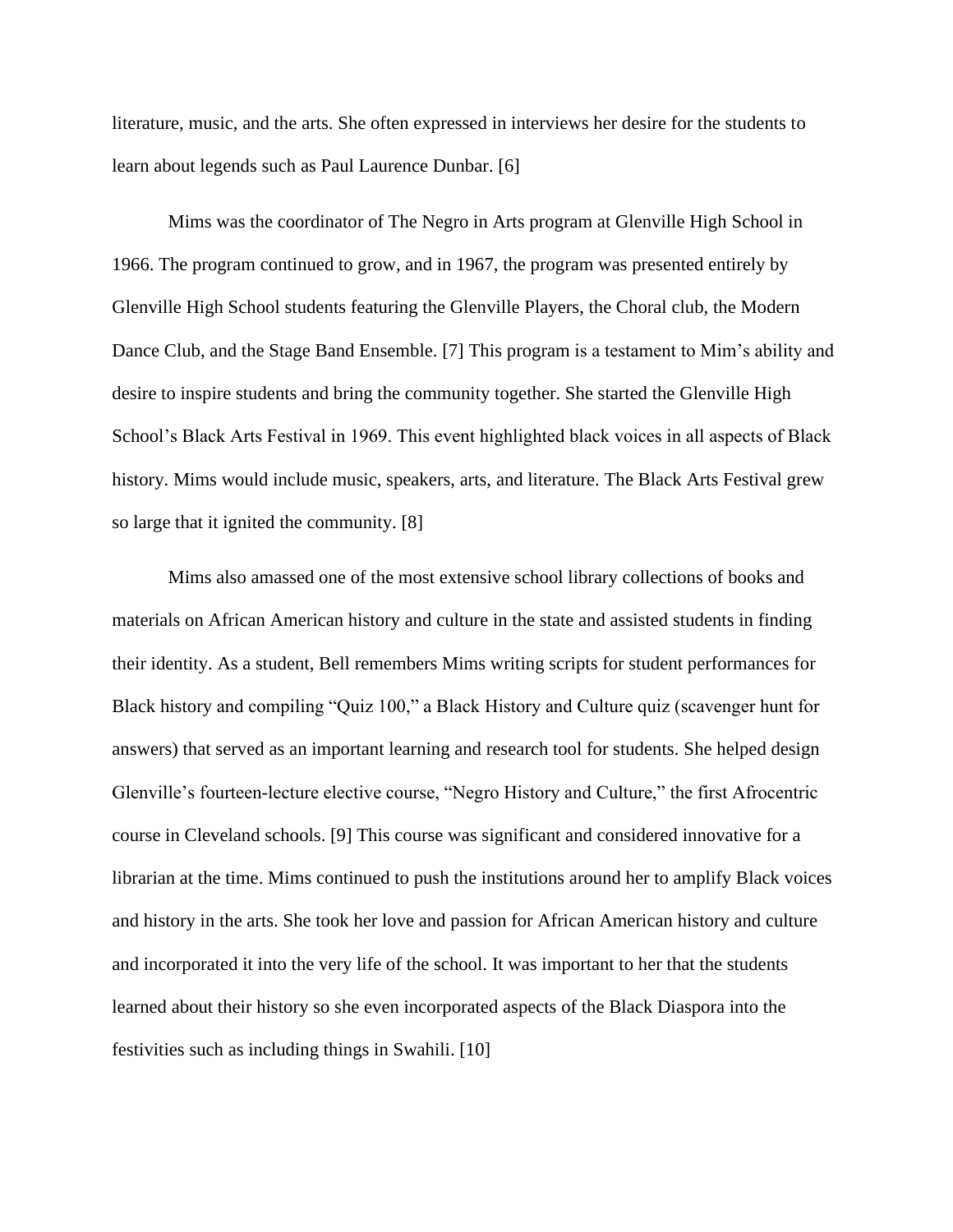As an integral part of Cleveland's arts community, Mims was well known to the Northeast Ohio radio audience as the hostess and producer of WCLV-FM's distinguished "The Black Arts," an hour-long Sunday program she created in 1976, devoted to Black music and musicians and other aspects of Black involvement in the arts. [11] She also taught voice at the Cleveland Music School Settlement, gave recitals, and led symposiums on the spiritual. A gifted soprano, Mims was committed to the preservation and performance of the Negro spiritual and produced her own recording titled "Spirituals." She was also considered an authority on the performance of the spiritual by the solo voice. [12]

Mims continued to develop her passion through sharing Black music and art with the community. "With an influx of Black migrants from the South during the Second Great Migration, the Cleveland Hough neighborhood transitioned from a White to a Black community by 1960. White residents left en masse, moving to Cleveland's west side and newly developed suburbs." [13] There were significant racial tensions at this time in Cleveland. Mims claimed in a Voicing & Action Project interview that "you could feel the racial tension in the city and the schools at the time." The neighborhoods had become predominantly African American the schools in Glenville and East Cleveland were made up of mostly African American students, and Mims tried to keep programming afloat during a time of great turmoil in Cleveland. [14]

Cleveland experienced several racial incidents, including what became known as the Hough Riots. Mims, being the trailblazer that she was, was still an invited motivational speaker to the schools during this time. In addition, legends such as Muhammad Ali and Dr. Martin Luther King, Jr. came to Glenville High School to speak to the students. King came to Glenville High School to speak on April 26, 1967. [15] Mims attested that "we worked really hard." [16]. She worked well with the public library librarians and administrators at the time to be vocal and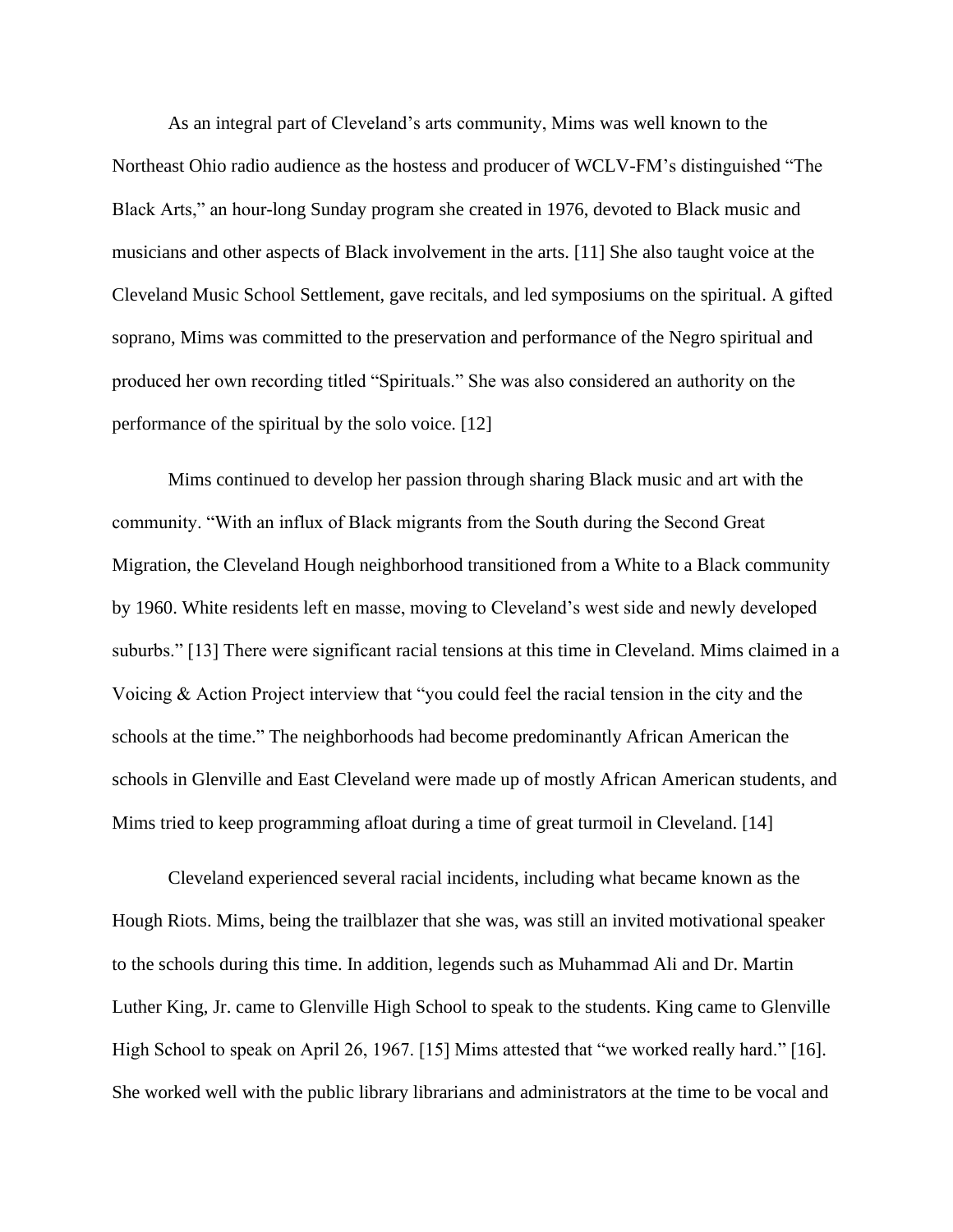present in the community, also displaying her leadership and forward-thinking approach to building relationships to ultimately service the needs of the community.

After years of service as a school librarian, Mims took her experience and love for Black history and culture even further in the community. She went on to tour with her soprano voice and aimed to keep Negro spiritual music alive. She also noticed a lack of the amount of Black classical composers being shared with the community. WCLV classical music radio station had a Catholic Music hour, a jazz music hour, etc., but did not play many of the Black classical composers on the radio. Mims once again made a mark in history when she suggested that the classical radio station in Cleveland create a segment for Black classical music and musicians. She wanted to see more Black representation in this realm. Mims was met with a trial run and she started with highlighting Jessye Norman, a renowned African American opera singer. The program was so well received that this led to Mims hosting the radio show for over forty-three years, during which she continued to share classical music from folks like Ella Fitzgerald, Wynton Marsalis, Marian Anderson, and many more. [17] And "in 1979, Robert Conrad at WCLV was so pleased with The Black Arts, the weekly program created by Mims, that he asked her to create a second. A separate program called *Artslog*, a five- minute show featuring artists from a variety of disciplines would become a fixture on the airwaves until 2010." [18]

The legacy that Mims left is continuing. Bill O'Connor, the current Program Director at WCLV, said "It was the first of its kind and so unusual. We relied on it so much." Mims being the lover of African American culture, most of the music that was played on the air during this segment stemmed from her extensive personal collection. She was so inspiring that the station has since built its own collection of Black classical music and continues the same segment that Mims started on Wednesdays at 10 pm. [19]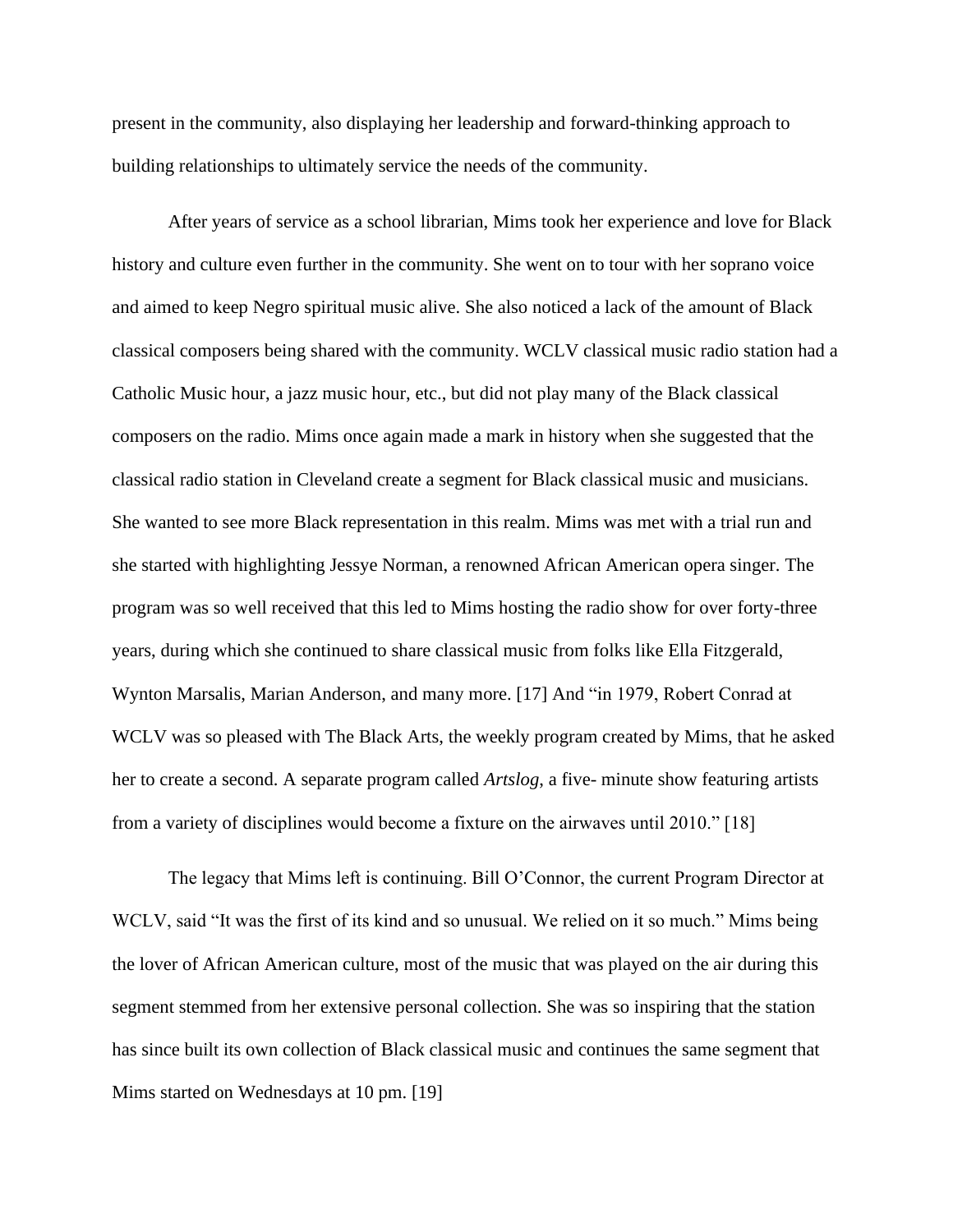Service is just one way that Mims was impactful in the Cleveland Community and beyond. Her love for sharing history and music and keeping African American history and culture alive morphed into her becoming one of the twenty-three founding members of the Black History Archives Project in 1971. [20] Now called the African American Archives Auxiliary of the Western Reserve Historical Society "Quad A." In recent years, the Western Reserve Historical Society hosted a class called "Black Agency and Black Activism in Cleveland Ohio: 1820-2020" that featured readings by A. Grace Lee Mims. She is also the inspiration for the oral history internship project named in her honor, "The 2021 A. Grace Lee Mims Arts and Culture Oral History Project." [21]

Mims has received numerous awards and honors for the tremendous mark that she has made in history, especially in Cleveland. In addition to the honorary doctorate from Cleveland State University, she was appointed honorary trustee of the Cleveland Museum of Arts and recognized at the 2007 Women of Vision Luncheon hosted by the Greater Cleveland chapter of the National Coalition of 100 Black Women. In 2011, she received the Martha Joseph Prize for Distinguished Service to the Arts. [22] [23] She worked with the Cleveland Foundation with her husband, Dr. Howard Mims, to chair the first Cleveland Hampton Alumni Benefit, which provided scholarships to Cleveland-area students attending Hampton University. They were able to provide over 100 scholarships during that time. They also established a scholarship in her name specially designed to preserve the Negro Spiritual. [24] [25]

Mims started her career as a school librarian and educated many students. Her tenacity and passion for sharing Black history, art and education through the schools permeated those walls and spilled into the greater Cleveland community. Her infectious affinity for information sharing continues to shape history and has tremendously impacted the world of librarianship. She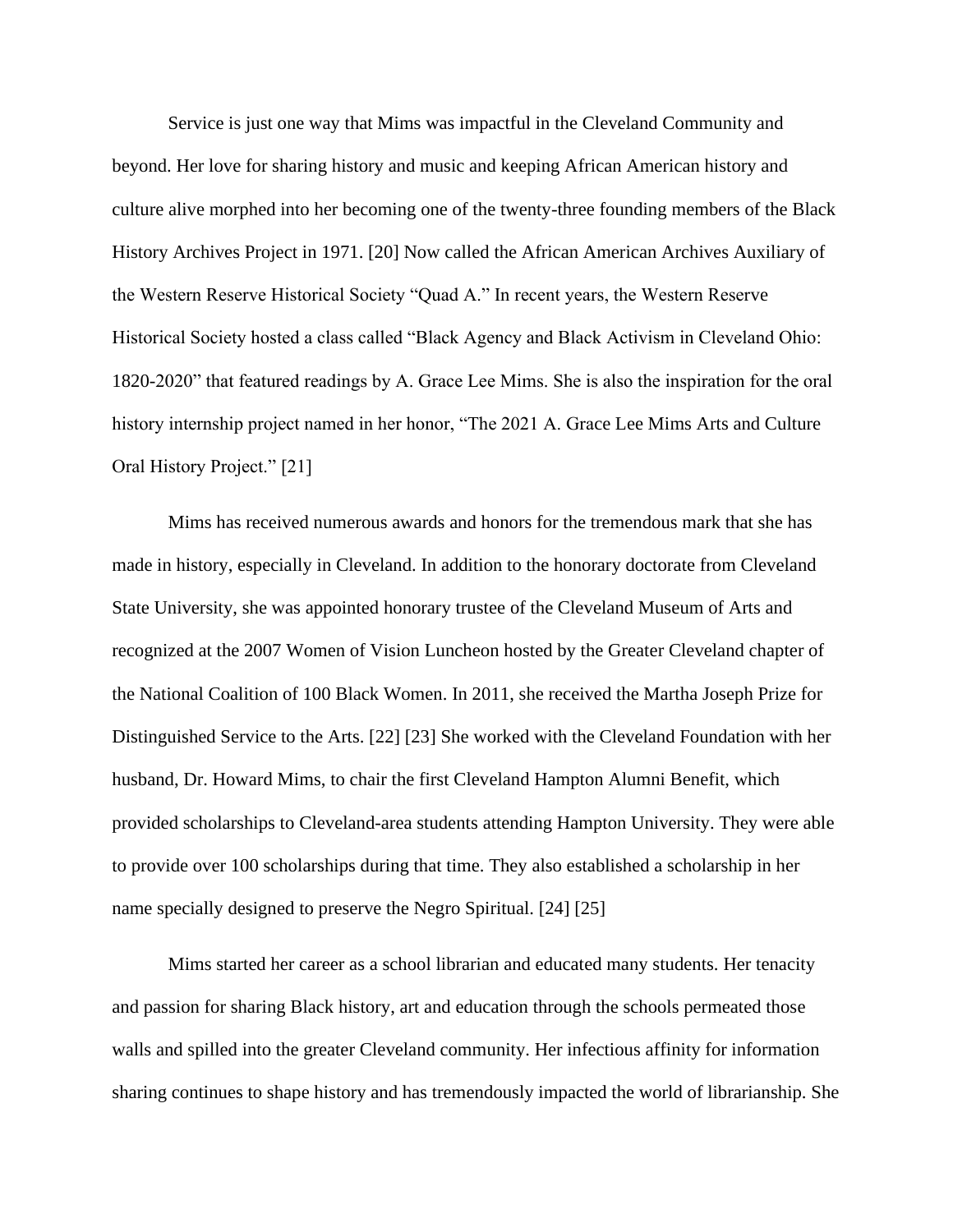is a legend that is remembered especially by the Glenville city schools she served when Black was not particularly in vogue. She had the foresight and tenacity to take action to remember African American roots and work for the interest of the African American students. A source of inspiration and motivation for us, Tiffany Duck and Gladys Bell, Mims serves as a librarian of dedication and sacrifice for a righteous struggle. She sacrificed her time and dedicated her energies to prepare generations that passed through the doors of the Glenville school system for a future. We must not take these sacrifices for granted and we must not forget unsung shero librarians. Mims once said: "The arts are so important to a person's rounded life. A world without the arts, especially music, would be horrible." [26] Librarianship is an art that is included in this remembrance of a passionate, beautiful librarian.

On October 3, 2019, A. Grace Lee Mims passed away, "at peace" in her home. [27]

[1] Moorehead, Monica. "Jazz, Pianist, Teacher, Activist. Consuela Lee was a liberator through education." Workers World, 2010. https://www.workers.org/2010/us/consuela\_lee\_0114/

\_\_\_\_\_\_\_\_\_\_\_\_\_\_\_\_\_\_\_\_\_\_\_\_\_\_\_\_\_\_\_\_\_\_\_\_\_\_\_\_\_\_\_\_\_\_\_\_\_\_\_\_\_\_\_\_\_\_\_\_\_\_\_\_\_\_\_\_\_\_\_\_\_\_\_\_\_\_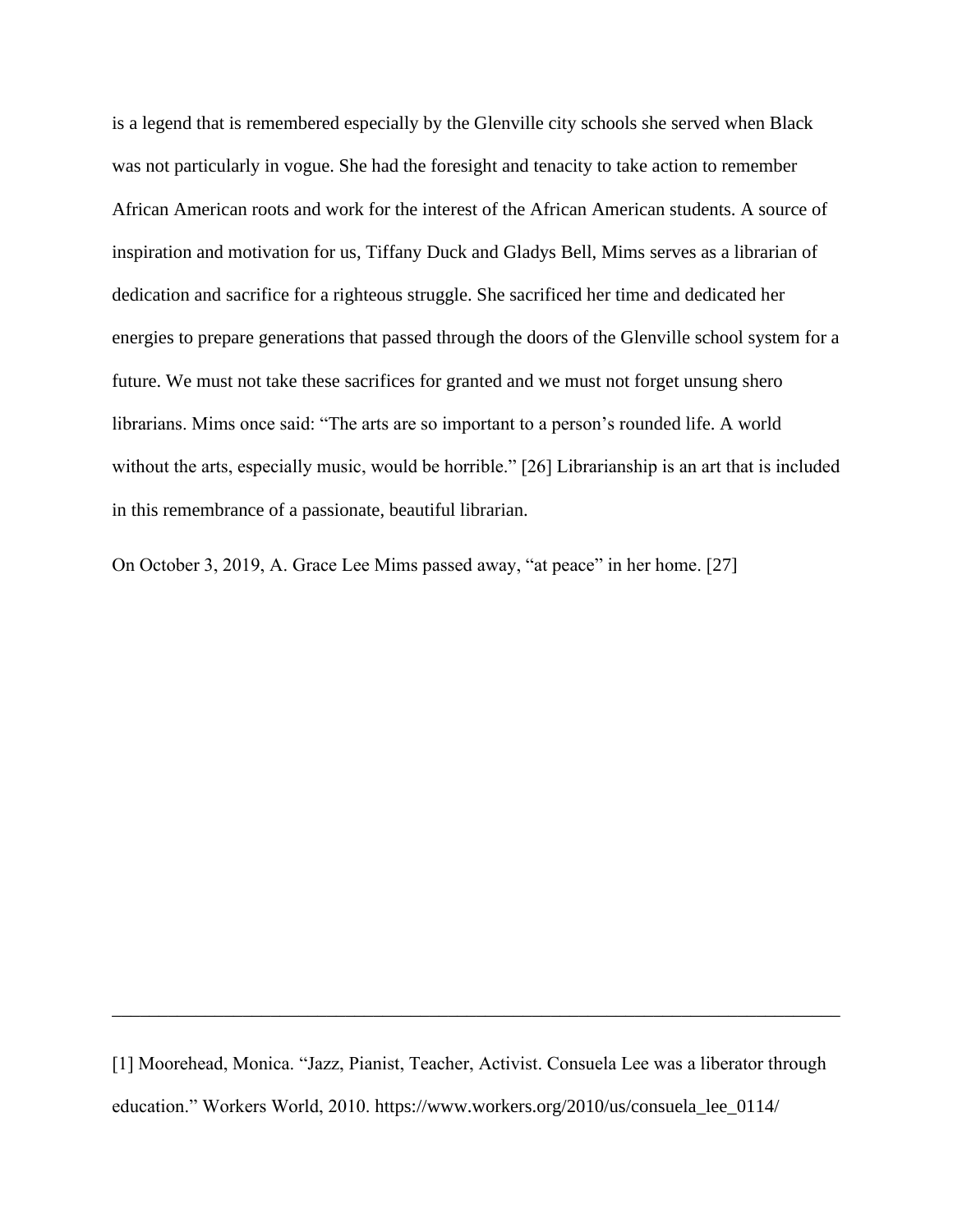[2] Edwards, William J. Twenty-five -years in the Black Belt. Boston: The Cornhill Company, 1918.

[3] Neff, Nancy. "State of Grace." Renaissance Magazine: an Historical Black Viewpoint of Cleveland. 10-13, 1990: 10-13.

[4] Hill, Michele & Williams, Earl "Voicing & Action Project: Interview with A. Grace Lee Mims." September 30, 2012. YouTube video, 57:25.

https://www.youtube.com/watch?v=NmEuTCzgiWg

[5] Cleveland Arts Prize, "A Grace Lee Mims, Community Arts Leader," 2011. http://clevelandartsprize.org/awardees/a\_grace\_lee\_mims.html

[6] Hill, Michele & Williams, Earl "Voicing & Action Project: Interview with A. Grace Lee Mims." September 30, 2012. YouTube video, 57:25.

https://www.youtube.com/watch?v=NmEuTCzgiWg

[7] Patrice Hamiter interviewed by Tiffany Duck, May 19, 2021. Grace Lee Mims Collection. Cleveland History Center of the Case Western Reserve Historical Society.

[8] Ibid.

[9] Hill, Michele & Williams, Earl "Voicing & Action Project: Interview with A. Grace Lee Mims." September 30, 2012. YouTube video, 57:25.

https://www.youtube.com/watch?v=NmEuTCzgiWg

[10] Cleveland Arts Prize, "A Grace Lee Mims, Community Arts Leader," 2011. http://clevelandartsprize.org/awardees/a\_grace\_lee\_mims.html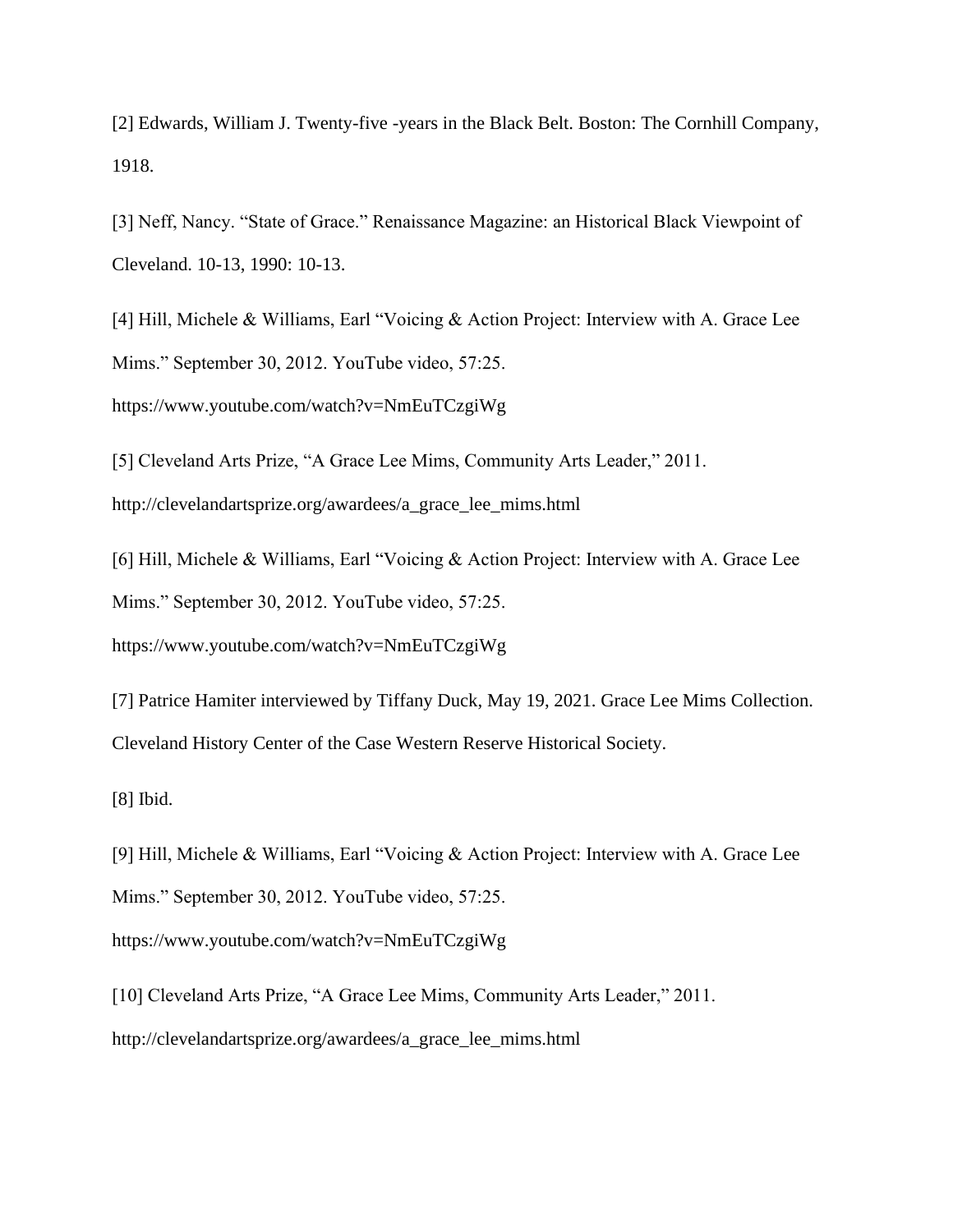[11] Hill, Michele & Williams, Earl "Voicing & Action Project: Interview with A. Grace Lee Mims." September 30, 2012. YouTube video, 57:25.

https://www.youtube.com/watch?v=NmEuTCzgiWg

[12] Mills, John. "Obituary – A. Grace Lee Mims" WCLV, last modified October 4, 2019, https://www.ideastream.org/wclv/obituary-a-grace-lee-mims

[13] Segall, Grant. A. "Grace Lee Mims dead at 89, pioneering host and producer of 'The Black Arts' on WCLV." The Plain Dealer, October 7, 2019.

[14] "The Hough Uprisings of 1966," Cleveland Historical, accessed May 27, 2021, https://clevelandhistorical.org/items/show/7

[15] Hill, Michele & Williams, Earl "Voicing & Action Project: Interview with A. Grace Lee Mims." September 30, 2012. YouTube video, 57:25.

https://www.youtube.com/watch?v=NmEuTCzgiWg

[16] Bernstein, Margaret, "Martin Luther King Jr. 's speech" at Glenville High School preserved on little-known recording (audio). The Plain Dealer, last modified January 12, 2019. https://www.cleveland.com/metro/2012/01/martin\_luther\_king\_jrs\_speech.html

[17] Hill, Michele & Williams, Earl "Voicing & Action Project: Interview with A. Grace Lee Mims." September 30, 2012. YouTube video, 57:25.

https://www.youtube.com/watch?v=NmEuTCzgiWg

[18] Mills, John. "Obituary – A. Grace Lee Mims" WCLV, last modified October 4, 2019. https://www.ideastream.org/wclv/obituary-a-grace-lee-mims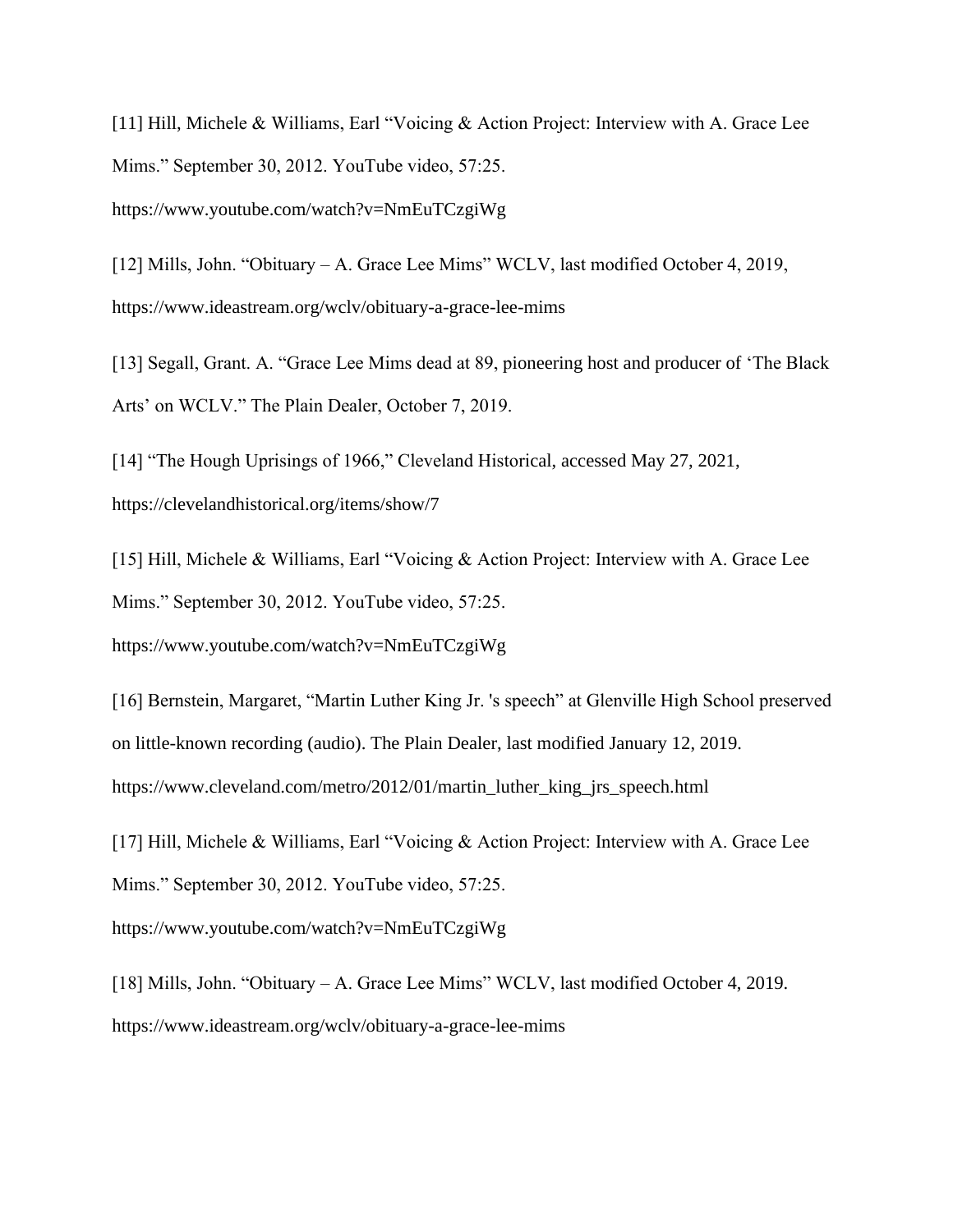[19] Cleveland Arts Prize, "A Grace Lee Mims, Community Arts Leader," 2011. http://clevelandartsprize.org/awardees/a\_grace\_lee\_mims.html

[20] Bill O'Connor interviewed by Tiffany Duck. May 13, 2021

[21] Williams, Regennia N. "Honoring the African American Archives Auxiliary's Founders Mrs. A. Grace Lee Mims." African American Archives Auxiliary Blog, last modified April 16, 2020.

https://www.wrhs.org/blog/honoring-the-african-american-archives-auxiliarys-founders-mrs-agrace-lee-mims/?doing\_wp\_cron=1624545766.0943520069122314453125

[22] Williams, Regennia N. "Arts, Culture, and a New Oral History Project at WRHS." The Western Reserve Historical Society blog. https://www.wrhs.org/blog/author/enoggle/

[23] The National Coalition of 100 Black Women, Inc. Greater Cleveland Chapter. 16th Annual "Women of Vision" Luncheon honoring A. Grace Lee Mims. Cleveland, Ohio, Saturday, March 17, 2007.

[24] Cleveland Arts Prize, "A Grace Lee Mims, Community Arts Leader," 2011. http://clevelandartsprize.org/awardees/a\_grace\_lee\_mims.html

[25] Ibid.

[26] Ibid.

[27] Mills, John. "Obituary – A. Grace Lee Mims" WCLV, last modified October 4, 2019. https://www.ideastream.org/wclv/obituary-a-grace-lee-mims